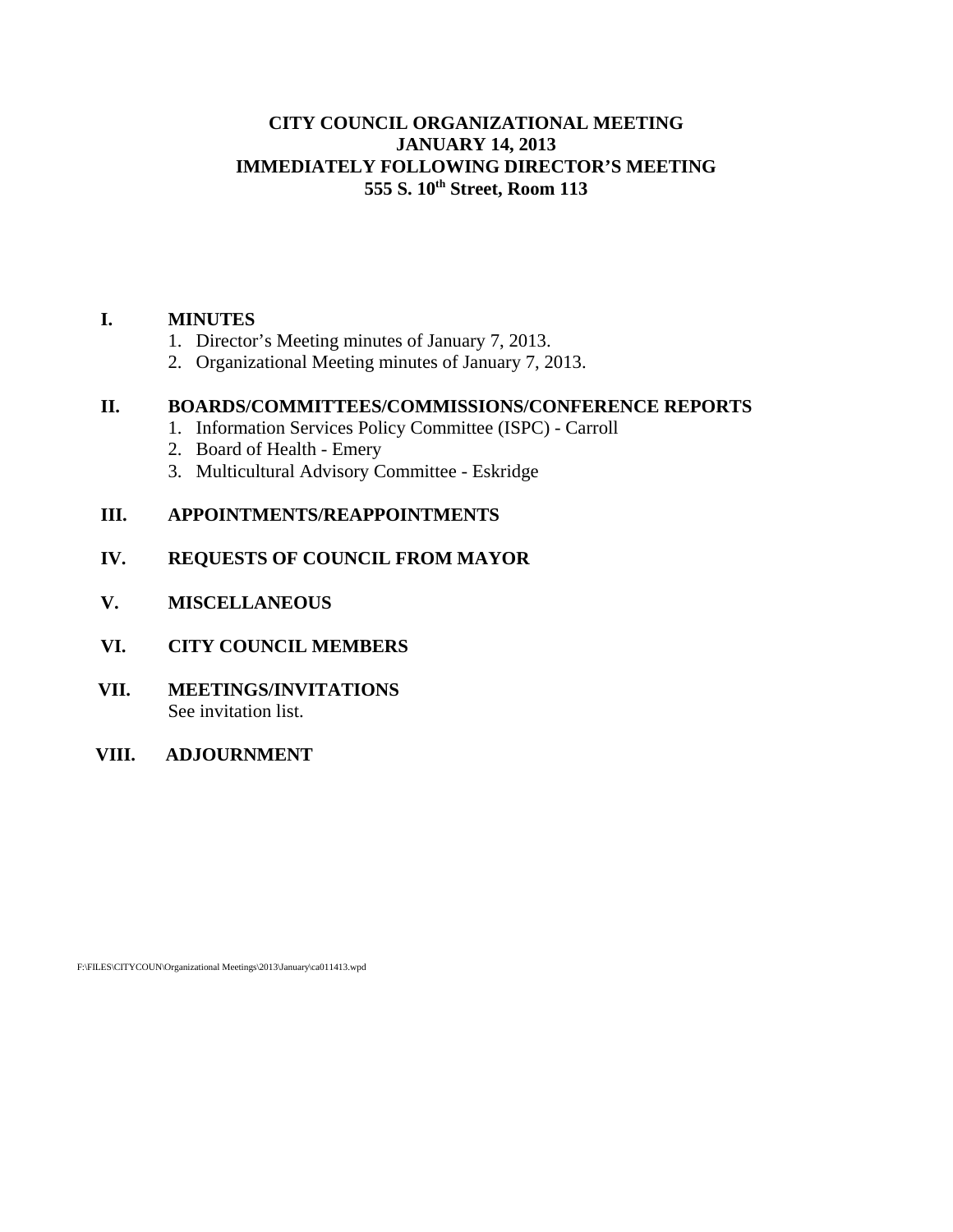# **MINUTES CITY COUNCIL ORGANIZATIONAL MEETING JANUARY 14, 2013**

- **Present:** Carl Eskridge, Chair; Gene Carroll; Jonathan Cook; Doug Emery; Lloyd Hinkley; and DiAnna Schimek
- **Absent:** Jon Camp, Vice Chair

**Others:** Trish Owen, Deputy Chief of Staff; Denise Pearce, Senior Policy Counsel

Chair Eskridge opened the meeting at 2:12 p.m. and announced the location of the Open Meetings Act.

#### **I. MINUTES**

- 1. Director's Meeting minutes of January 7, 2013.
- 2. Organizational Meeting minutes of January 7, 2013.

With no corrections the above minutes were approved.

#### **II. BOARDS/COMMITTEES/COMMISSIONS/CONFERENCE REPORTS**

### **1. Information Services Policy Committee (ISPC) - Carroll**

Carroll stated the Health Department is next to receive VoIP, and should be complete by February 8, 2013. We continue to have a problem with Windstream, having them turn off the phones and the billing.

He stated there has been a 17% increase with on-line payments for 2012, a huge increase. Many people paying for different items on-line and I.S. has done an excellent job of setting up the program.

Carroll added the newspaper contained an editorial on City snow removal. One item mentioned is our private operators having a phone app, which initiates when they start working with the GPS showing their location. We know exactly where they're going and if we can adjust with private contractors do, thanks to the GPS data available. Also, will be adding ABL locators to our snow plows and will know precisely when the snow plow are down, or sand, salt. All GPS up to date data. Will do fairly soon for LFR rigs. The editorial stated we should be doing this, which we are. Excellent for I.S. and G.I.S. to accomplish.

## **2. Board of Health - Emery**

Emery stated the majority of the meeting spent discussing committees, and updates. In different areas. Each different group came and spoke on their goals for this year and how they intend to accomplish.

## **3. Multicultural Advisory Committee (MAC) - Eskridge**

Eskridge stated at the meeting last week Chief Huff reviewed what the Fire Department is doing to contact and recruit employees from the minority community. Good results are accomplished. They have attended numerous meetings, gatherings, throughout Lincoln.